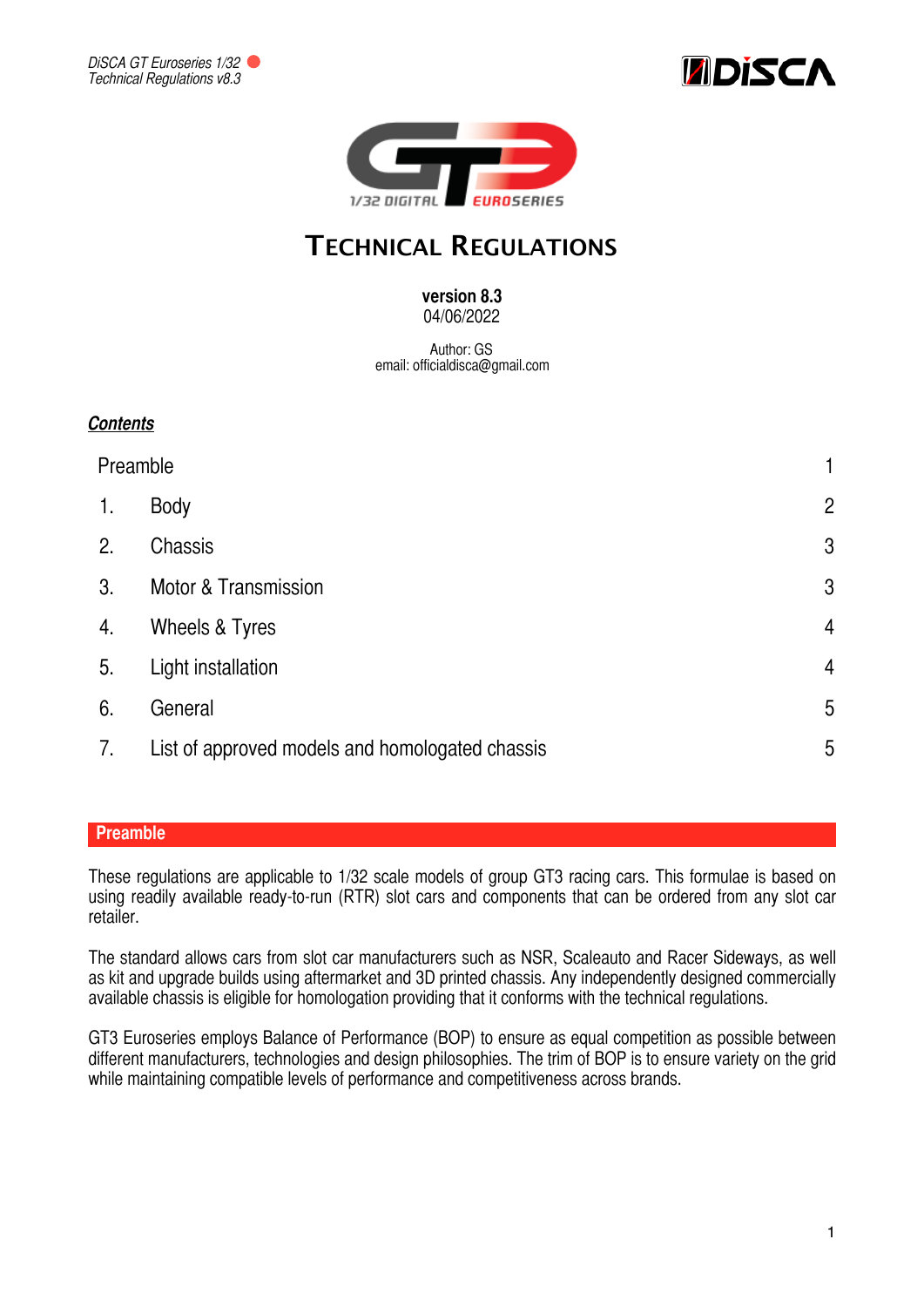

### <span id="page-1-0"></span>**1. Body**

- **1.1.** The body may be any from the list of approved models in section 7
- **1.2.** The exterior of the body shell must appear original and unmodified from the manufacturer's design when placed on the circuit and viewed from any angle
- **1.3.** Body must be painted in an authentic racing livery **1.3.1.** Unpainted bodies are illegal
- **1.4.** The original driver's cockpit may be replaced with a polycarbonate (a.k.a. lexan) copy, with clearly defined dash, driver's head, shoulders/bust and steering wheel **1.4.1.** All drivers cockpits must be decorated. Unfinished cockpits are illegal
- **1.5.** All lenses and glazing must be original and present, unless otherwise permitted by BOP **1.5.1.** Excess material may be removed from non-visible areas of glazing pieces **1.5.2.** BOP glazing adjustments are detailed on the Homologation sheet linked in section 7
- **1.6.** Spoilers, wings and mirrors must be fitted
	- **1.6.1.** Wings must be fitted at all times
	- **1.6.2.** Mirrors must be fitted at the start of the race
	- **1.6.3.** Vulnerable parts may be rubber-mounted. Modifications must be sympathetic to the final appearance of the model
- **1.7.** Any part of the real car that does not include bodywork, but is visible when the car is placed on the circuit and viewed from any angle, must be present on the model at all times. Examples include, but are not limited to;
	- **1.7.1.** Splitter or diffuser
	- **1.7.2.** Rocker panel
	- **1.7.3.** Strakes and ailerons
	- **1.7.4.** Radiators and grills
	- **1.7.5.** Exhaust pipe
	- **1.7.6.** Such features may be cut from either body or chassis and replaced or re-fixed on either, as long as they remain fitted to the model as a whole. The race organiser reserves the right to request any damaged or missing part be replaced
- **1.8.** The minimum allowed mass for the body, excluding screws, is 19.0g
- **1.9.** The organizers reserve the right to declare any unsuitable body illegal for contravening the spirit of the event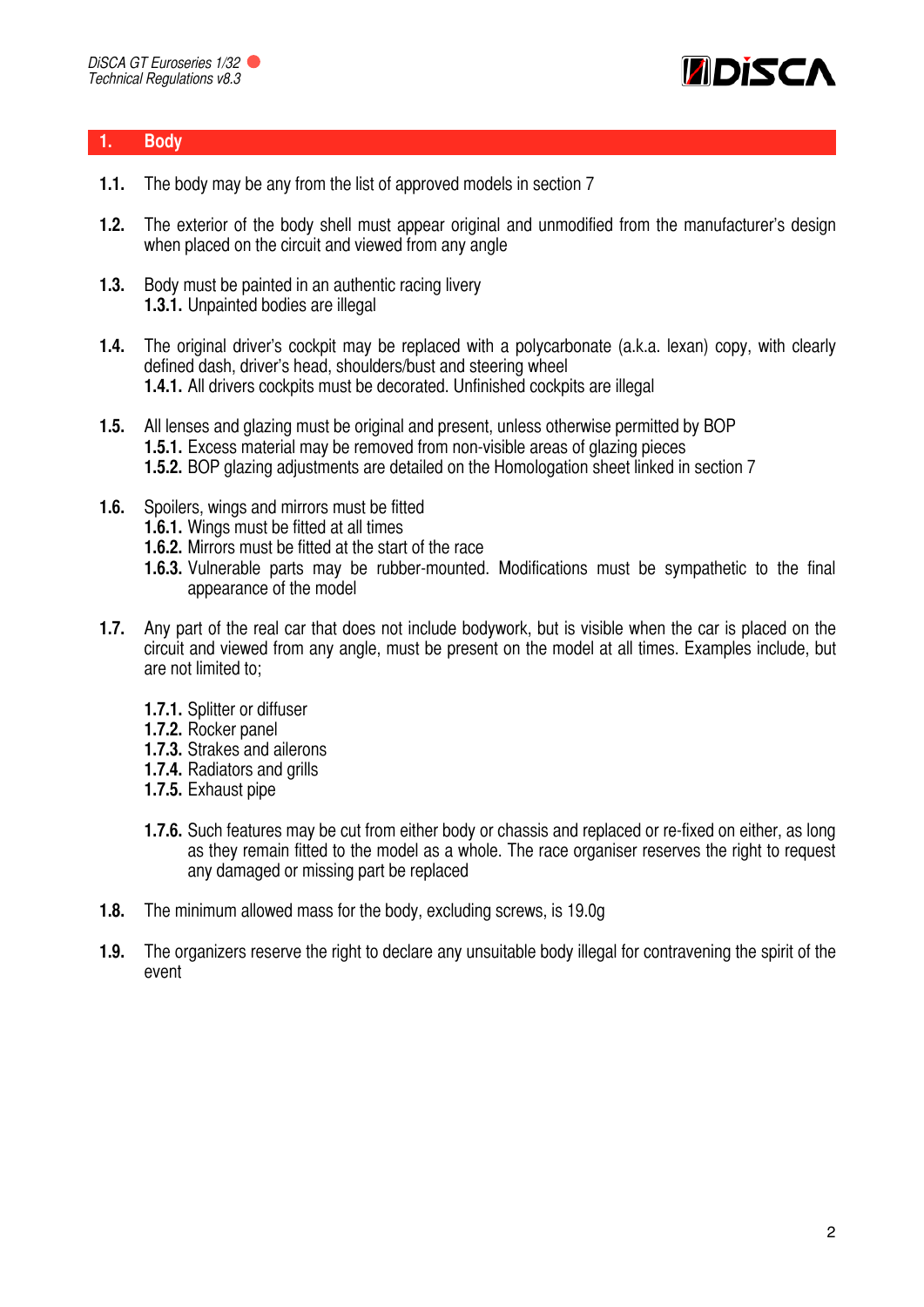

## <span id="page-2-0"></span>**2. Chassis**

- **2.1.** Chassis may be any from the list of homologated chassis in section 7, including those supplied as original equipment where the required motor installation is achieved
- **2.2.** Chassis modifications to aid the fitment of digital chip and/or light kit are allowed
- **2.3.** Chassis modifications for fit and clearances of components are allowed
- **2.4.** Removing material from the chassis for lightening purposes is illegal
- **2.5.** Other non-specified modifications to the chassis are illegal
- **2.6.** Motor orientation is limited to an anglewinder configuration of between 15 and 20 degrees to the rear axel
- **2.7.** The motor mount may be any commercially available item from any of the manufacturers listed in the approved bodies and / or chassis lists
	- **2.7.1.** An independent motor mount is not considered a separate component to the chassis for the purposes of rule making
	- **2.7.2.** Only plastic motor mounts are allowed
- **2.8.** Sprung suspension kits are allowed. Magnetic suspension kits are illegal
- **2.9.** The body must be mounted to the chassis using the original fixing locations and methods
- **2.10.** Screws and washers are free

# <span id="page-2-1"></span>**3. Motor & Transmission**

- **3.1.** Motor must be of one of the following only, per race event;
	- **3.1.1.** Scaleauto 0027b 18,000rpm "Junior Sprinter"
		- **3.1.2.** NSR 3024 17,000rpm "Baby King"
		- **3.1.3.** Racer Sideways 17,000rpm "Baby Raptor"
- **3.2.** Motor cans must be insulated from the circuit rails
- **3.3.** Motor shafts may be shortened under the supervision of a race official
- **3.4.** Any other motor modification is illegal
- **3.5.** Maximum number of teeth on the pinion gear is 14 teeth
- **3.6.** Spur gear is free
- **3.7.** AWD systems are illegal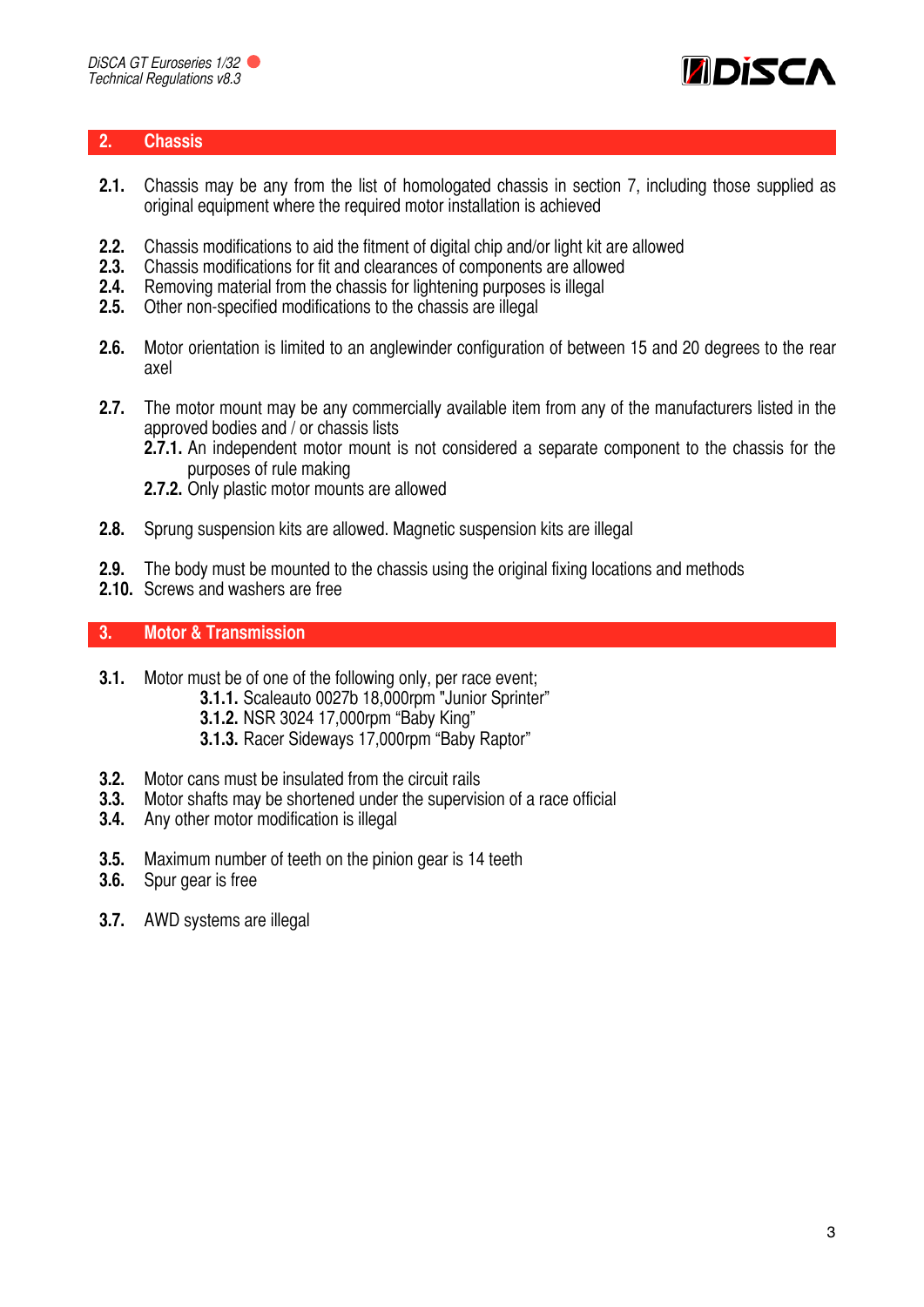

#### <span id="page-3-0"></span>**4. Wheels & Tyres**

- **4.1.** Front wheels are free, but must be of 17.3mm diameter or larger
- **4.2.** Front tyre compound is free, but must be rubber
	- **4.2.1.** Front tyres may be glued or varnished
	- **4.2.2.** Minimum diameter for front tyres is 18.5mm
	- **4.2.3.** Minimum width for front tyres is 8.0mm
- **4.3.** Rear wheel & tyre must be one of the following only, per race event;
	- **4.3.1.** Scaleauto SC2018 ProComp-3 20.5 x 9mm
	- **4.3.2.** Scaleauto SC2020 ProComp-4 20.8 x 9mm
		- **4.3.2.1.** The original printed coloured ring must be present on the sidewall
	- **4.3.3.** Rear wheel of 17.3mm diameter or larger with rubber tyre; **4.3.3.1.**Slot.it PT1323G25 20.2 x 10.6mm **4.3.3.2.**NSR 5214 20.5 x 11.5mm "Supergrip" **4.3.3.3.**NSR 5215 20.5 x 11.5mm "Ultragrip"
- **4.4.** Wheels must have either a moulded, machined, or 2D colour printed face appropriate to the model. Plastic inserts are considered to be a moulded face
- **4.5.** The surface of any tyre may be cleaned with tape or lighter petrol only

# <span id="page-3-1"></span>**5. Light installation**

- **5.1.** Cars must start the race with two (2) working headlights.
- **5.2.** Taillights are optional, but recommended in order to enhance visibility of cars on circuit
- **5.3.** LEDs fitted to the car for identification purposes are allowed **5.3.1.** ID LEDs may be any colour **5.3.2.** A single LED 3mm in diameter or smaller may be fitted inside the driver's cockpit
- **5.4.** Any manufactured lighting kit is allowed
- **5.5.** Custom lighting circuits are allowed
- **5.6.** LEDs do not effect the eligibility of the chassis or body in any way and are not considered illegal when considering regulations that govern either
- **5.7.** The organizers reserve the right to declare any light installation illegal on the basis that it is not installed in a manner which is sympathetic to it's purpose